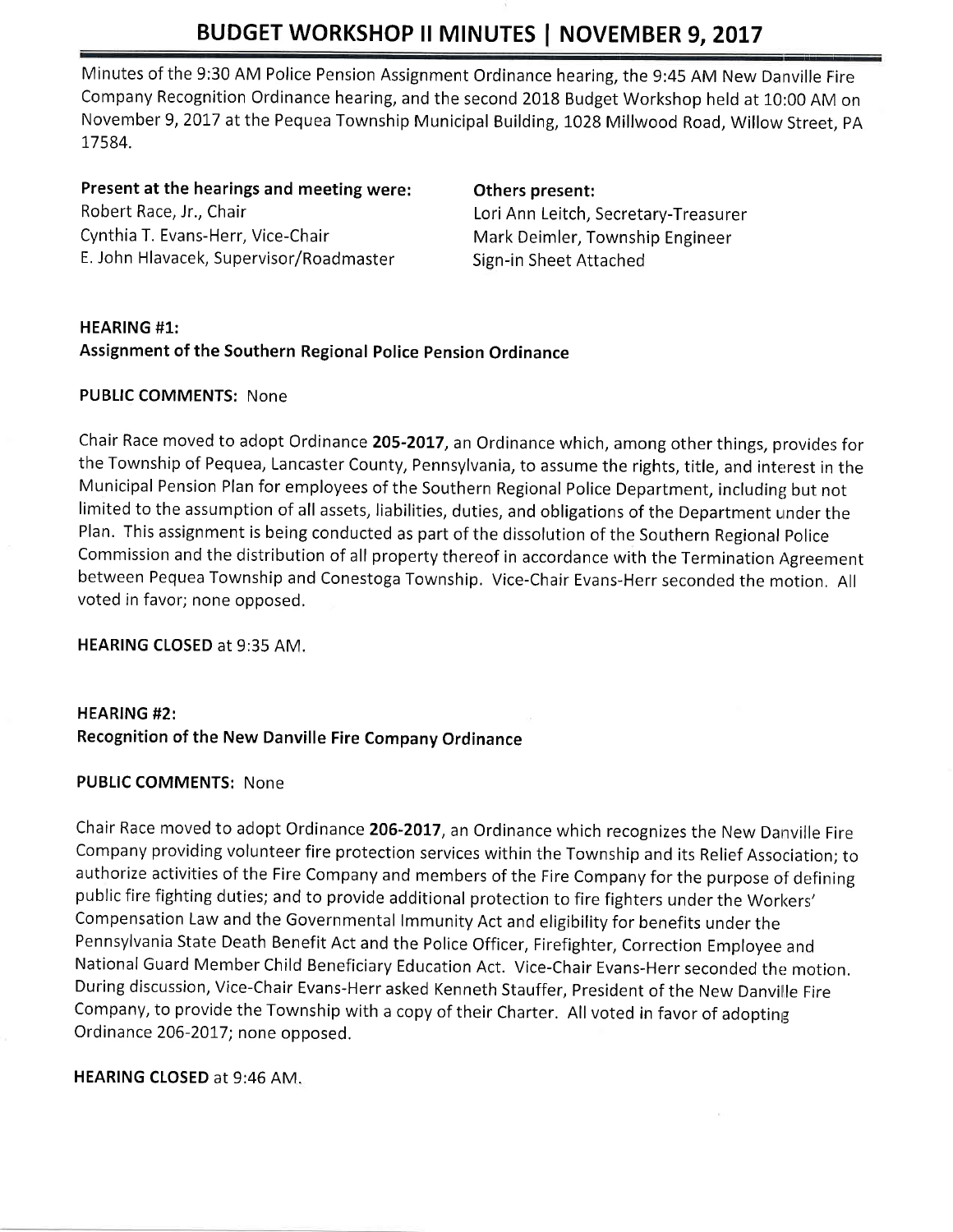### BUDGET WORKSHOP II:

Pledge of Allegiance

### ANNOUNCEMENTS

- The first and foremost priority of this meeting is to publicly conduct Pequea Township business. In that effort, the Supervisors sincerely ask everyone in attendance to stay focused on what is of best interest for our township and during that process be respectful towards other people's comments, concerns and/or feelings. Expression of personal feelings of disrespect or disruption of this meeting is not an option.
- The third budget workshop is scheduled for November 21 $^{st}$  at 7 PM.

#### NEW BUSINESS:

1. Review the Proposed Budget for 2018

The Roadmaster presented his revised proposal of projects for 2018:

| Baumgardner Road           | Paving Fabric & Blacktop     | \$44,235  |
|----------------------------|------------------------------|-----------|
| Benedict Road              | Paving Fabric & Blacktop     | \$22,362  |
| Brooks Avenue              | Seal Coat                    | \$7000    |
| Herrville Road             | Seal Coat                    | \$15,099  |
| Penn Grant Road Segment 20 | Paving Fabric & Blacktop     | \$119,274 |
| Penn Grant Road Segment 30 | Mill out & replace bad areas | \$42,000  |
|                            |                              |           |

Herrville Road is in poor condition due to the PennDOT trucks accessing the maintenance shed. The Board decided to remove Herrville Road from the list, and the Secretary was instructed to add "Consider vacating a portion of Herrville Road" to the next regular meeting of the Board of Supervisors to be held on November 15, 2017.

Brooks Avenue was removed from the list.

The Board charged the Roadmaster with providing a revised list by November 17, 2017.

Vice-Chair Evans-Herr updated the Board on the obstacles delaying the negotiation of a contract with Conestoga Township for police services.

Vice-Chair Evans-Herr stated the 56,000 in fees to be collected in lieu of parkland forthe pipitone subdivision on Whipporwill Drive will be used to reinforce the silver mine. The restricted funds must be used for a recreational purpose. The Park and Recreation Board would like to re-open the mine for tours. The Treasurer was directed to contact the PIRMA representative about liability coverage.

Vice-Chair Evans-Herr also expressed her opinion regarding the budgeted \$108,000 in fees to be collected for Phases ll & lll of Willow Run. A condition of the Special Exception was to relieve the Township of the restriction on the funds. The Solicitor is researching the legitimacy of the agreement.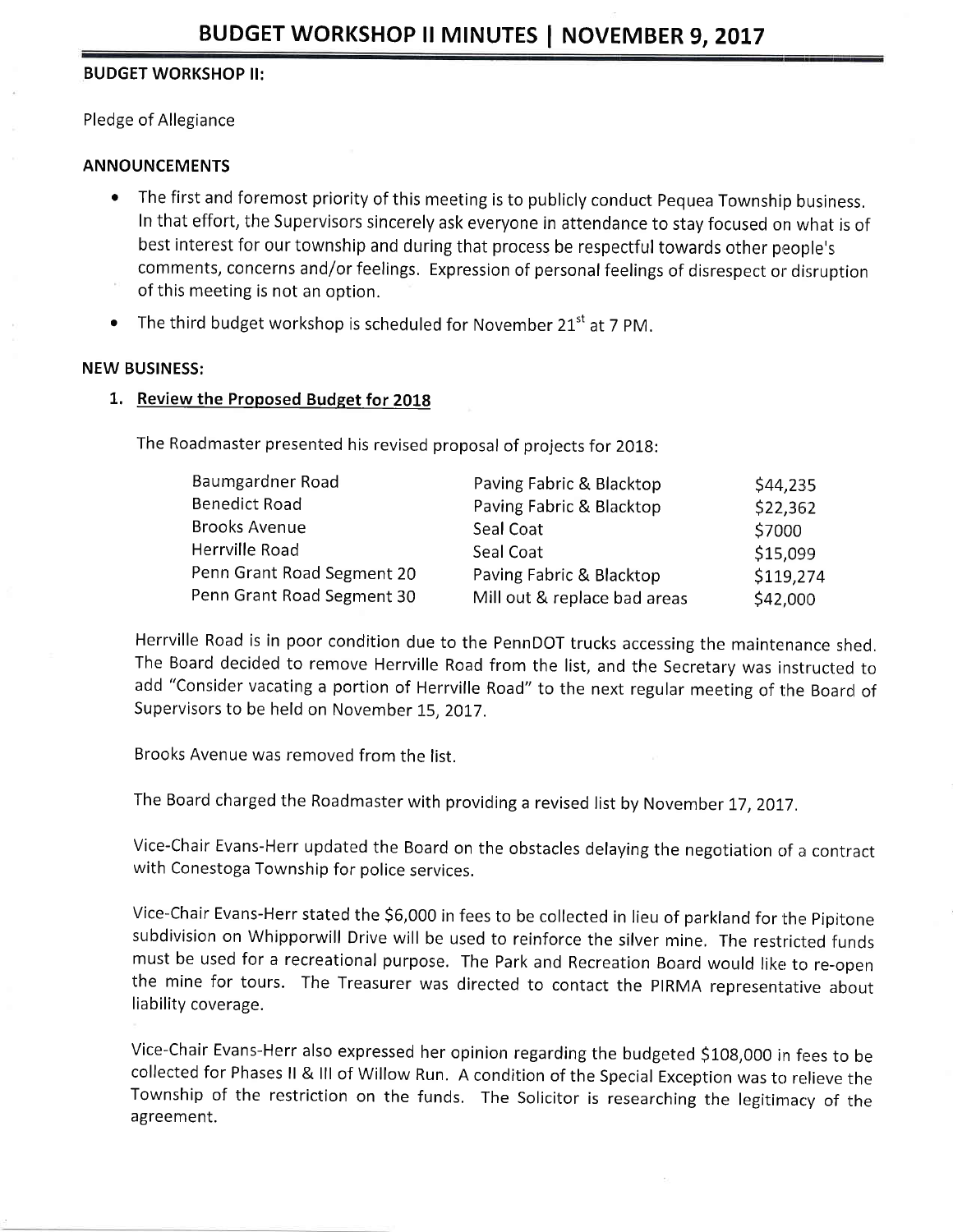The Road Foreman would like to trade the large roller for a plate tamper and walk-behind roller. He is gathering cost estimates for the budget.

# PUBLIC COMMENTS:

Jackie Johns of 23 Pine Lane encouraged the Board to focus on restoring the stone house at the park instead of the silver mine.

# ADJOURNMENT

Chair Race adjourned the budget workshop at 11:39 AM.

Respectfully Submitted,

Lori Ann Leitch, Secretary